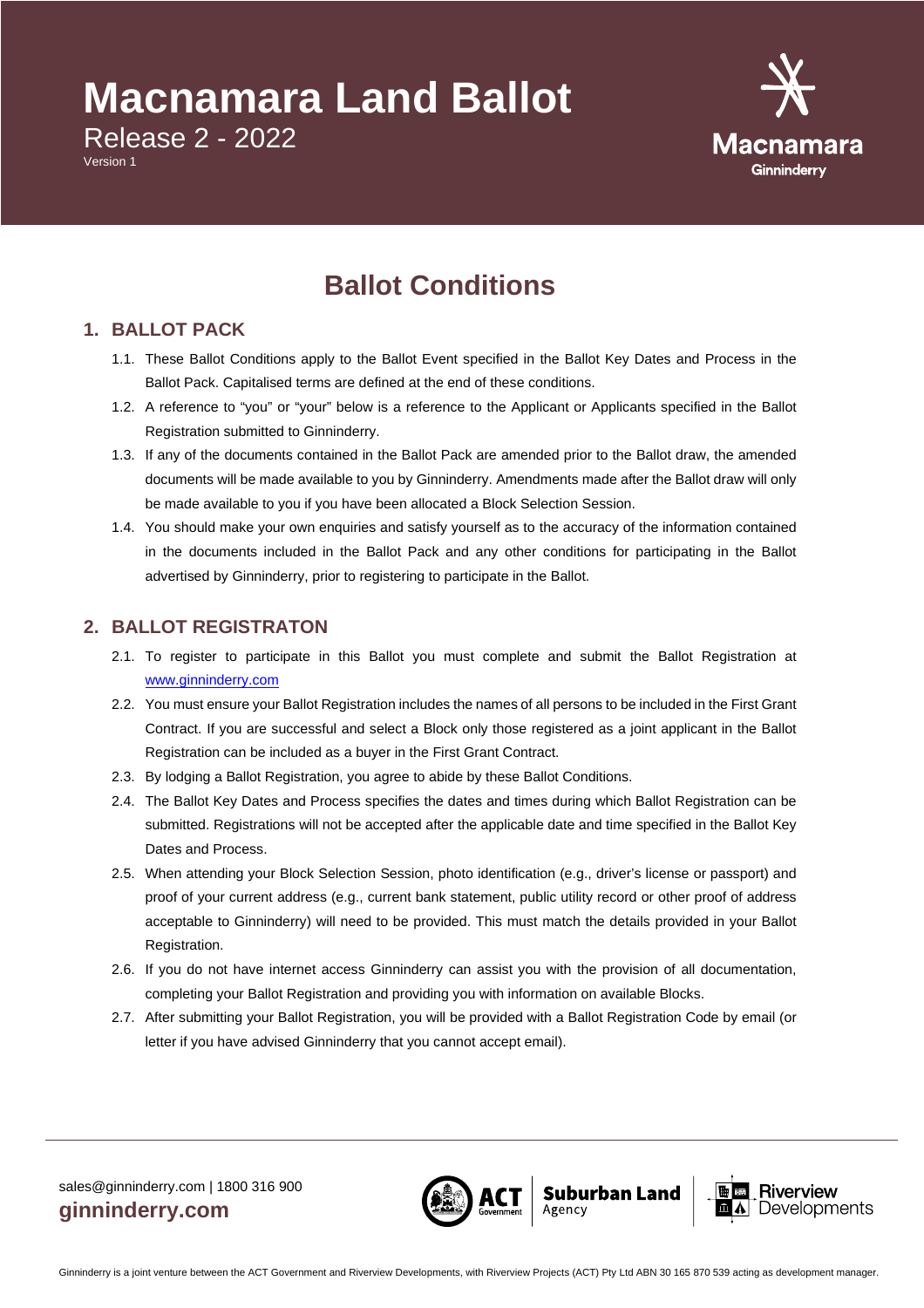# **3. EXCLUSION OF APPLICATIONS FOR THE BALLOT**

Who is eligible?

- 3.1. To participate in the Ballot, you must be:
	- 3.1.1. an individual aged 18 years or older; or
	- 3.1.2. a corporation that is registered under the Corporations Act 2001 (Cth) and has been issued with an Australian Company Number (ACN); or
	- 3.1.3. a combination of the above.
- 3.2. You, or a Related Party to you, may only submit one Ballot Registration to participate in the Ballot.
- 3.3. Ginninderry reserves the right to reject a Ballot Registration or otherwise remove an Applicant and/or Related Party to the Applicant from the Ballot, where the Applicant and/or Related Party has been issued with a Negative Dealing Notice by Ginninderry or any of its agents (including the Appointed Sales Agent).
- 3.4. Your Ballot Registration will be rejected if:
	- 3.4.1. you are not eligible to participate in the Ballot under section 3.1 of these Ballot Conditions;
	- 3.4.2. you have already submitted a Ballot Registration individually or as one member of a combination of individuals and/ or corporations that has not been rejected;
	- 3.4.3. a Related Party to you has already submitted a Ballot Registration individually or as one member of a combination of individuals and/or corporations that has not been rejected;
	- 3.4.4. you have provided false or misleading information in your Ballot Registration;
	- 3.4.5. acceptance of your Ballot Registration may result in you or a "Related Party" to you having more than one (1) selection if you are successful in this Ballot;
	- 3.4.6. your Ballot Registration has not been fully completed to the satisfaction of Ginninderry;
	- 3.4.7. your personal details specified on your Ballot Registration do not match your identification or proof of address; or
	- 3.4.8. the submission of your Ballot Registration or anything contained in your Ballot Registration does not otherwise comply with any of the conditions for participation in the Ballot including these Ballot Conditions, the Ballot Key Dates and Process, the conditions on any forms required to be completed to participate in this Ballot and any other conditions otherwise advertised by Ginninderry.

#### **4. DEFINITION OF RELATED PARTY**

- 4.1. Where you are a person, a "Related Party" to you is:
	- 4.1.1. your spouse or Domestic Partner; or
	- 4.1.2. a company of which you are a director or secretary; or
	- 4.1.3. a company of which your spouse or Domestic Partner is a director orsecretary.
- 4.2. Where you are a company, a "Related Party" to you is:



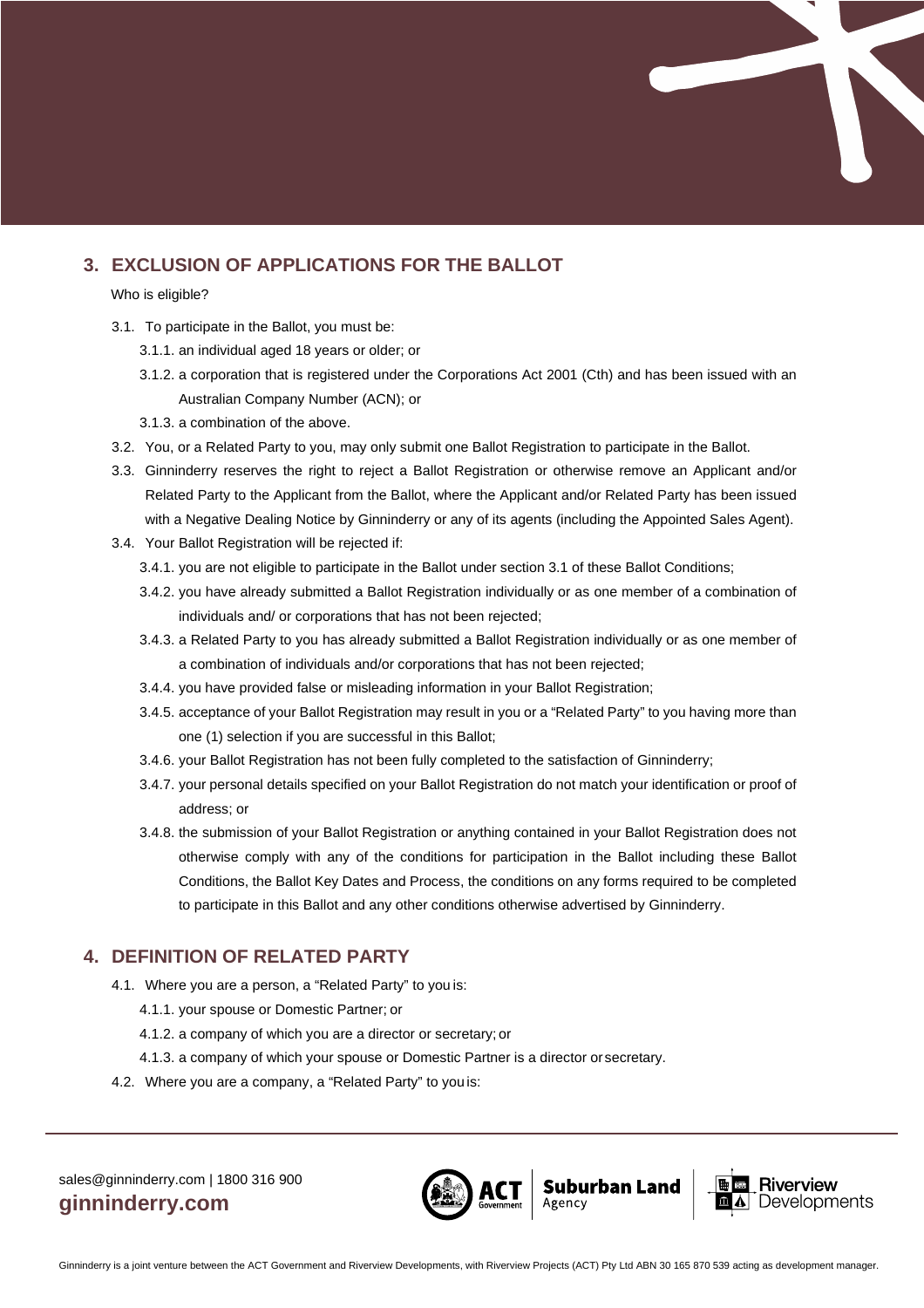

- 4.2.1. your director or secretary; or
- 4.2.2. a person who is a spouse or Domestic Partner of your director or secretary;or
- 4.2.3. a company where your director or secretary is also a director or secretary of that company; or
- 4.2.4. a company where your director or secretary is a spouse or Domestic Partner of a director or secretary of that company.

#### **5. FOREIGN BUYER**

5.1. You must not be prohibited by the Commonwealth Treasurer from purchasing a Block under the *Foreign Acquisitions and Takeovers Act 1975* (Cth). If you are unsure if this applies to you, you must seek legal advice prior to entering into a First Grant Contract.

#### **6. ASSESSMENT OF REGISTRATIONS**

- 6.1. Ginninderry may, at its sole and absolute discretion, accept or reject any Ballot Registration at any time and exclude an Applicant from further participation in the Ballot even if the Applicant has been offered a Block Selection Session or selected a Block. Ginninderry's decision in this regard will be final.
- 6.2. Ginninderry or its legal adviser may make any further enquiries and request any further information that it deems necessary, from you or other persons, at any time, for any reason in connection with the Ballot including requesting a statutory declaration(s) and/or interviewing you or other parties in relation to your Ballot Registration. If you fail to cooperate with Ginninderry, its Appointed Sales Agent or legal adviser in this regard, or fail to provide the further information within the timeframes specified in the Ballot Key Dates and Process, you may be excluded from further participation in the Ballot.
- 6.3. Ginninderry or its Appointed Sales Agent or legal adviser will use its best endeavors to notify you if your Ballot Registration has been rejected or your Block Selection Session has been cancelled.
- 6.4. Ballot Registration Code in relation to rejected Ballot Registrations will be excluded from the Ballot.

#### **7. THE BALLOT**

- 7.1. Your Ballot Registration Code will be entered into the Ballot unless your Ballot Registration is excluded by Ginninderry or you notify Ginninderry or its legal adviser that you wish to withdraw your Ballot Registration Code from the Ballot.
- 7.2. Ballot Registration Code will be drawn at the location designated by Ginninderry.
- 7.3. The following details will be emailed to you on the dates notified in the Ballot Key Dates and Process:
	- 7.3.1. the drawn Ballot Registration Code; and
	- 7.3.2. the order of the drawn Ballot Registration Code (i.e. the Draw Numbers).



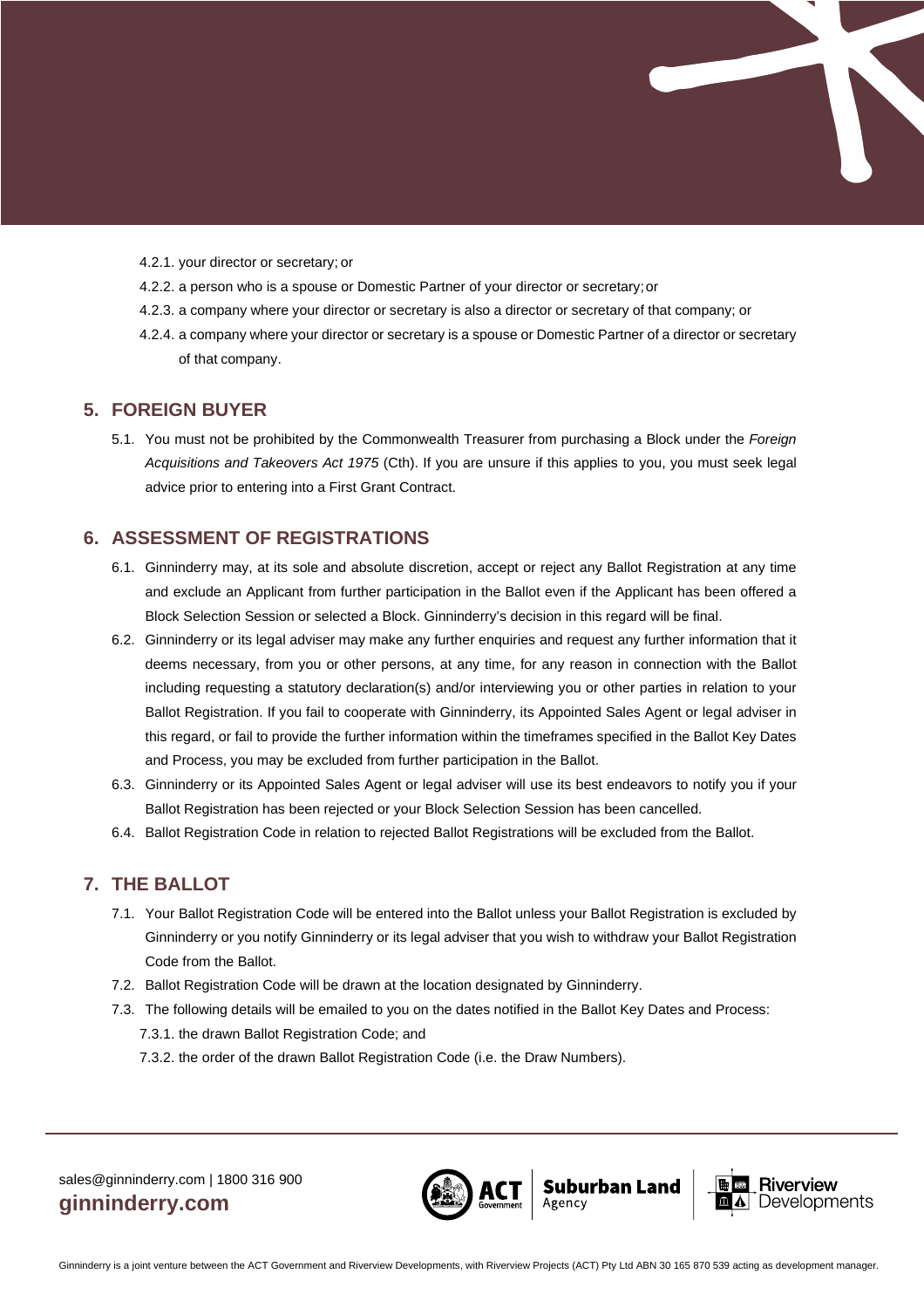- 7.4. Ginninderry will email you following the Ballot draw asking you to confirm by a specified date if you would like a Block Selection Session. You will only be allocated a Block Selection Session if you confirm with Ginninderry by the specified date that you would like a Block Selection Session.
- 7.5. Ginninderry and its legal advisor will conduct a review of registrations for Related Parties following the Ballot. If two or more Related Parties are found to have registered for the Ballot separately, the Block Selection Session for those parties will be cancelled and those parties will be excluded from participating further in the Ballot process.
- 7.6. Block Selection Session times will be allocated in the order of the drawn Ballot Registration Code and will be emailed to successful Applicants.

#### **8. BLOCK SELECTION SESSION**

- 8.1. This section only applies to you if you confirmed that you would like a Block Selection Session by the specified date, and you are notified that you have a Block Selection Session.
- 8.2. The Block Selection Session will take place at the location advised by Ginninderry. You (including all persons or representatives listed on your Ballot Registration) or your 'Agent' (see section 9 below) must attend your Block Selection Session at the allocated Block Selection Session time.
- 8.3. Before selecting a Block, you or your Agent must:
	- 8.3.1. provide the Ginninderry representative with:
		- 8.3.1.1. photo identification (e.g. driver license or passport); and
		- 8.3.1.2. proof of your current address (e.g. driver license, current bank statement, public utility record or other proof of address acceptable to Ginninderry);
	- 8.3.2. If you are represented by an Agent, your Agent must also provide Ginninderry with an original completed Buyer Appointment of Agent Form and appropriate proof of identification (see appointment of agent here).
- 8.4. You will be given until the end of the allocated 5 minutes time to make your Block selection.
- 8.5. You will be required to check-in prior to the commencement of your Block Selection Session. You will be advised of the check-in time by Ginninderry's Appointed Sales Agent well in advance of your Block Selection Session. If you or your Agent do not check-in for your Block Selection Session at the allocated check-in time and either you and/or your Agent arrive late in person or make contact with Ginninderry (or its Appointed Sales Agent) to advise of your inability to attend at the allocated Block Selection Session time, at Ginninderry's absolute discretion, your Block Selection Session time may be rescheduled to a time that is after all other scheduled sessions for the whole Ballot.
- 8.6. If there is no response from you or your Agent to the call of your Draw Number, your Draw Number will be excluded from further participation in the Ballot and the next Draw Number will be called to select a Block.



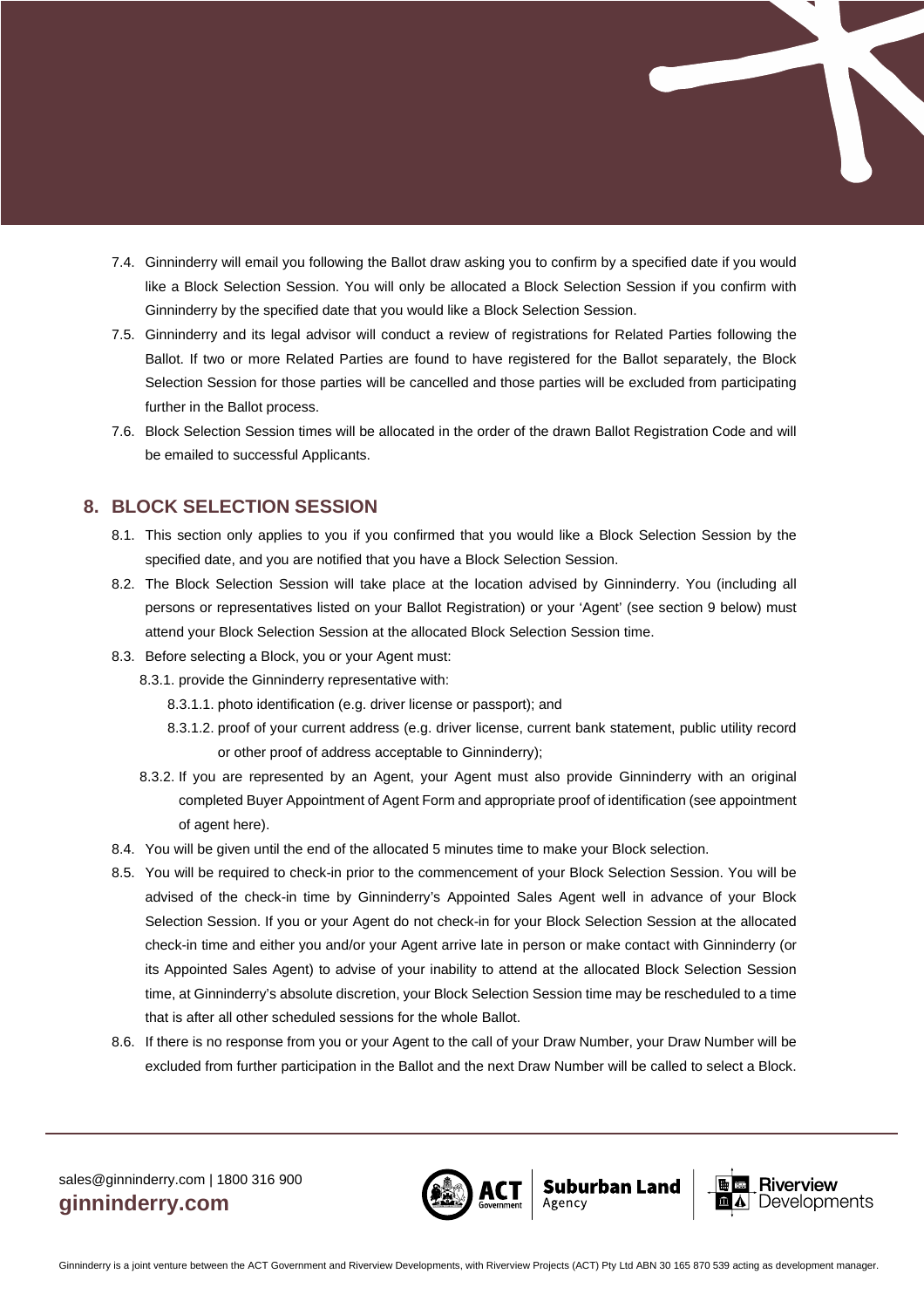- 8.7. If on completion of all scheduled Block Selection Sessions for that day you have failed to contact Ginninderry (or its Appointed Sales Agent) to agree a time for your Block Selection Session time be rescheduled (such agreement to be at Ginninderry' s sole discretion), Ginninderry will remove you from any further participation in the Ballot.
- 8.8. If you attend the Block Selection Session but fail to select an available Block by the end of allocated time you will also be excluded from further participation in the Ballot.
- 8.9. Following the selection of your Block you or your Agent must confirm your selection with the Ginninderry representative (or its Appointed Sales Agent) conducting the Block Selection Session. You or your Agent will not be permitted to change your Block selection or swap your Block selection once this has been confirmed with the Ginninderry representative (or Ginninderry's Appointed Sales Agent) conducting the Block Selection Session.
- 8.10.Subject to Section 8.11 below, block selection will continue until:
	- 8.10.1.each Applicant entered into the Ballot has had the opportunity to select a Block or is excluded from the Ballot in accordance with these Ballot Conditions; or
	- 8.10.2.all available Blocks in the Ballot have been selected by an Applicant, whichever occurs first.
- 8.11. Ginninderry reserves the right to cancel block selection at any time during the Ballot, even if there are Blocks remaining, and will place a notice on its website if block selection is cancelled.
- 8.12. If upon completion of the Ballot there remains unsold Blocks, Ginninderry reserves the right to offer the Blocks for sale without applying the Ballot conditions.

#### **9. EXECUTION OF DOCUMENTATION FOLLOWING BLOCK SELECTION**

- 9.1. After selecting a Block, you or your Agent must:
	- 9.1.1. execute and exchange the First Grant Contract and be in a position to comply with the First Grant Contract upon execution;
	- 9.1.2. pay the required deposit specified in the First Grant Contract (being the 5% deposit).
- 9.2. If you fail to comply with these conditions, Ginninderry may exclude you from further participation in the Ballot.
- 9.3. The only person(s) that will be entered on the First Grant Contract to purchase are those listed on your Ballot Registration.
- 9.4. Additions or changes to your details will only be permitted in limited circumstances to correct minor and insignificant errors (for example to correct errors of a typographical nature or to correct an accidental omission of your middle name).
- 9.5. You will not be permitted to add or substitute your name with a new person to the First Grant Contract (including that of your Domestic Partner, or any other person required for finance purposes).



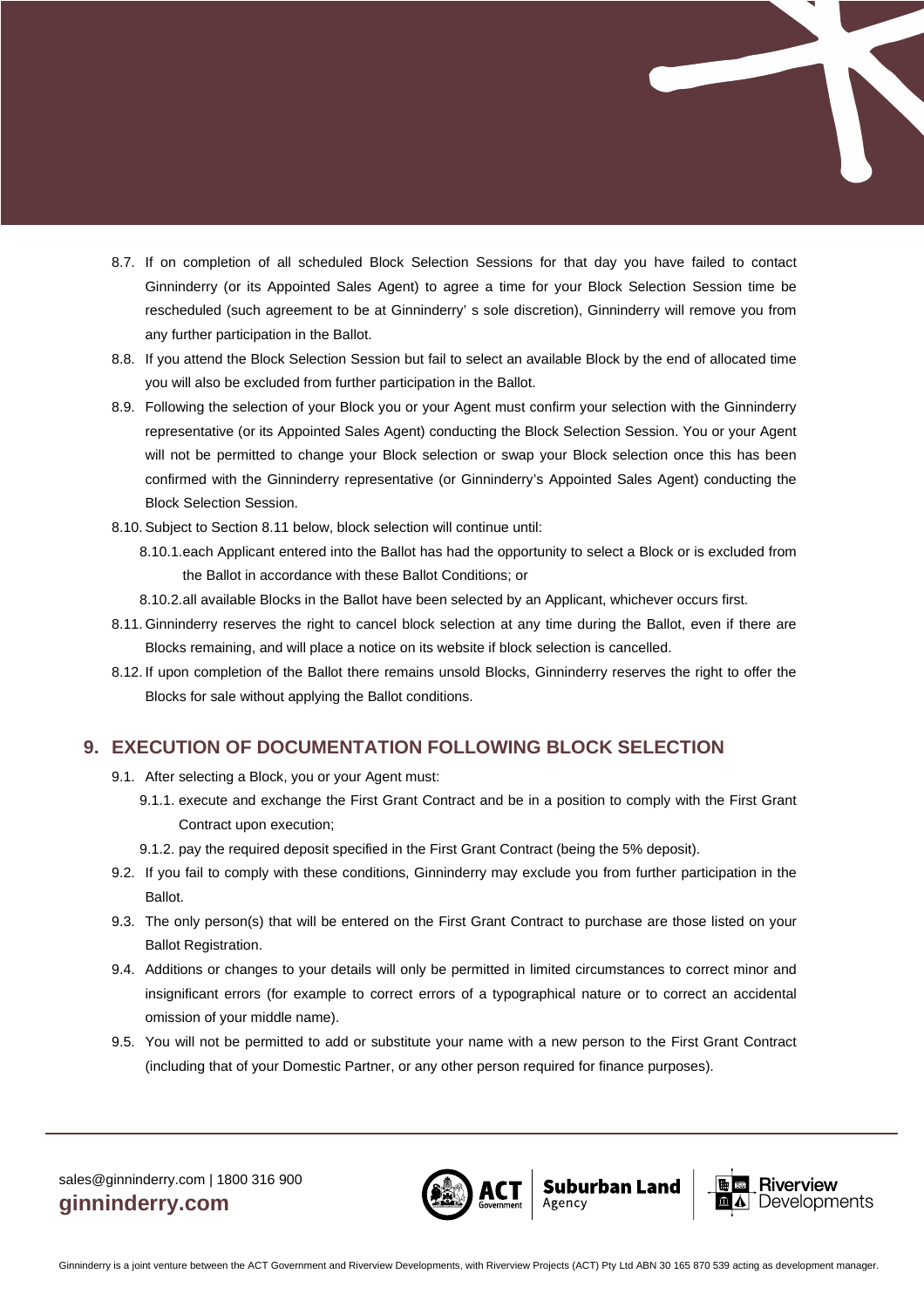- 9.6. If you elect to purchase a Block you must provide a 5% deposit at the time of signing the First Grant Contract. You can pay by personal or bank cheque in favour of 'Suburban Land Agency', credit card or EFTPOS.
- 9.7. Cash will not be accepted.

#### **10.APPOINTMENT OF AGENT**

- 10.1. If you are unable to attend your Block Selection Session, you may appoint a person to act on your behalf ("Agent") by completing a Buyer Appointment of Agent Form. If your Agent selects a Block on your behalf your Agent will be required to make a selection for that Block on your behalf in accordance with the terms of these Ballot Conditions.
- 10.2. The Buyer Appointment of Agent Form must be presented to the Appointed Sales Agent by your Agent at your Block Selection Session prior to selecting a Block and must be accompanied by photo identification for you and the Agent. The Agent may not complete the Application for Buyer Appointment of Agent Form on your behalf. This must be completed by you and brought to the Block Selection Session by your Agent. 10.3. If you appoint an Agent, a reference to "you" includes your Agent.

#### **11.COMMUNICATION**

- 11.1.All questions regarding the Ballot should be directed to Ginninderry in accordance with the Ballot Key Dates and Process.
- 11.2.At any time Ginninderry or its legal adviser may request further information from you for the purposes of determining whether to exclude you from participating in the Ballot. If you fail to provide the further information requested by Ginninderry or its legal adviser within the timeframe required, Ginninderry may exclude you from participating in the Ballot.

#### **12.DISCLAIMERS AND OTHER RIGHTS AND LIABILITIES**

- 12.1. Ginninderry makes no representations or warranties as to the suitability of any Crown Lease for a Block for you. Ginninderry strongly recommends that you make your own enquiries and that you obtain legal, financial and accounting advice prior to entering into a First Grant Contract.
- 12.2. Nothing in the Ballot Pack will be construed to create any binding contract (express or implied) between Ginninderry and you or your Agent(s) until a formal written contract, if any, is entered into by the parties. Any conduct or statement whether prior to or subsequent to your entry into a contract is not, and the content in the Ballot Pack is not, and will not be deemed to be:
	- 12.2.1. an offer to contract; or



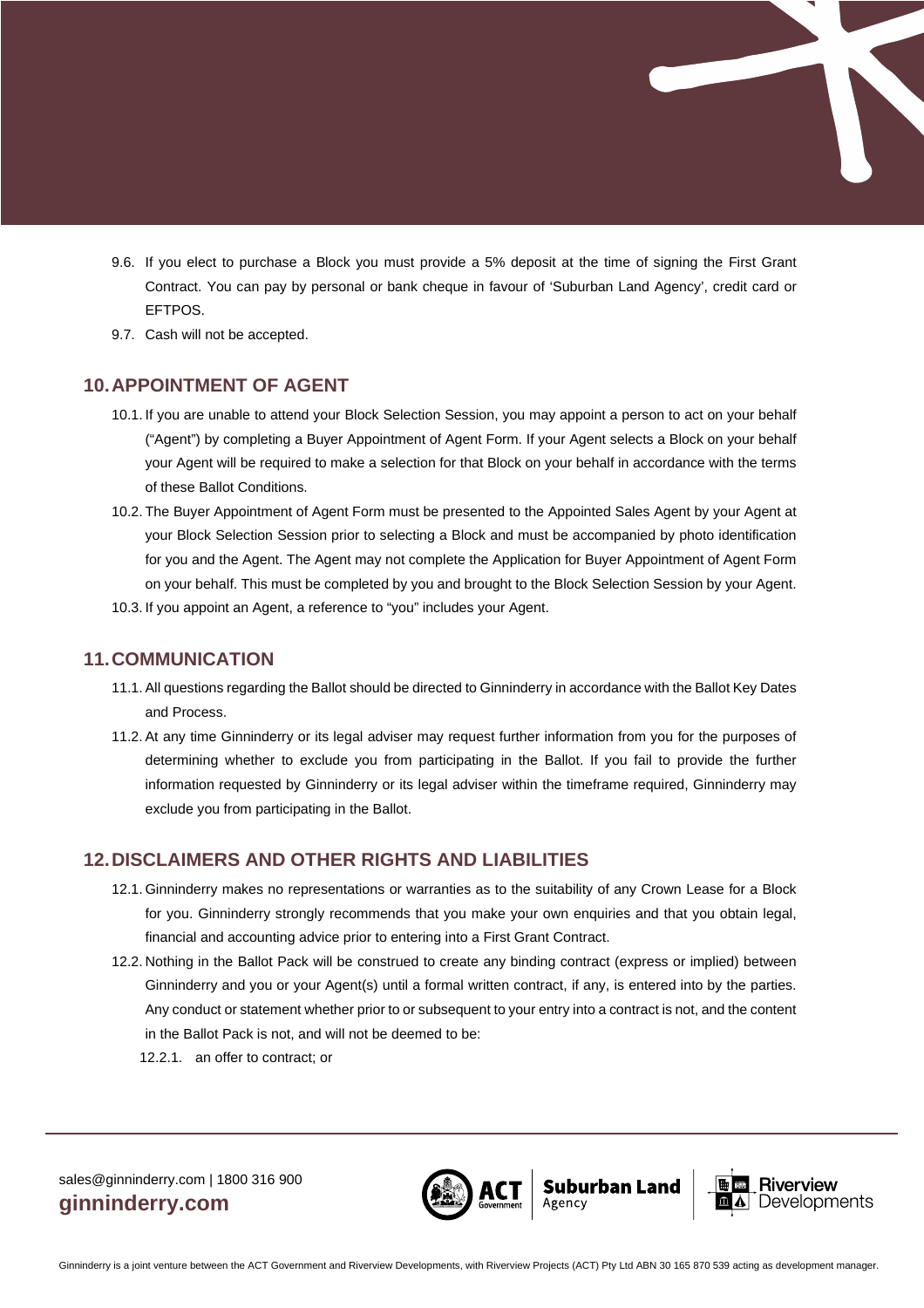- 12.2.2. a binding undertaking of any kind by Ginninderry including, without limitation an undertaking that could give rise to any promissory estoppel, quantum merit or any other contractual, quasi contractual or restitutionary action or any rights with a similar legal or equitable basis whatsoever.
- 12.3. Without limiting the rights at law or otherwise and according to such processes as it may determine to be appropriate, Ginninderry may:
	- 12.3.1.exclude you from participating in the Ballot for failing to comply with these Ballot Conditions, the Ballot Registration system or any other condition for participating in this Ballot advertised by Ginninderry;
	- 12.3.2.amend any document in the Ballot Pack including these Ballot Conditions, the Ballot Registration system or any other condition for participating in this Ballot advertised by Ginninderry;
	- 12.3.3.seek an amended Ballot Registration or any other application or form included in the Ballot Pack;
	- 12.3.4.consider and accept or reject any Ballot Registration;
	- 12.3.5.ask for further information in relation to a Ballot Registration;
	- 12.3.6.suspend or cease to proceed with the Ballot or any part of the Ballot, any Ballot Registration or Block Selection Session; or
	- 12.3.7.vary or extend any time or date in the Ballot Key Dates and Process or in any other condition for participating in this Ballot advertised by Ginninderry.
- 12.4.Participation in any stage of this Ballot or in relation to any matter concerning this Ballot will be at your sole risk, cost and expense. Ginninderry will not be responsible in any circumstance for any costs or expenses incurred by you in preparing for the Ballot or in taking part in the Ballot or taking any action related to the Ballot.
- 12.5. Neither Ginninderry, nor its officers, employees, advisers or Appointed Sales Agent will be liable to you on the basis of any promissory estoppel, quantum meruit or on any other contractual, quasi contractual or restitutionary grounds or any rights with a similar legal or equitable basis whatsoever or in negligence as a consequence of any matter or thing relating or incidental to your participation in the Ballot, including, without limitation, instances where Ginninderry issues a Negative Dealing Notice or exercises its rights under these Ballot Conditions.
- 12.6. If you are one of two or more Applicants named in the Ballot Registration you are liable for all of the obligations under these Ballot Conditions both separately on your own and jointly with the other person or persons named as Applicants.
- 12.7. Ginninderry have taken all reasonable steps to preserve the security and ensure the prompt transmission of information provided to Ginninderry. However, Ginninderry do not guarantee the security and speed of any data transmission over the internet. While Ginninderry strive to ensure security and prompt transmission of information provided to them, Ginninderry do not warrant and cannot ensure the security, speed of Ginninderry's receipt of information which you transmit to Ginninderry. Ginninderry exclude all



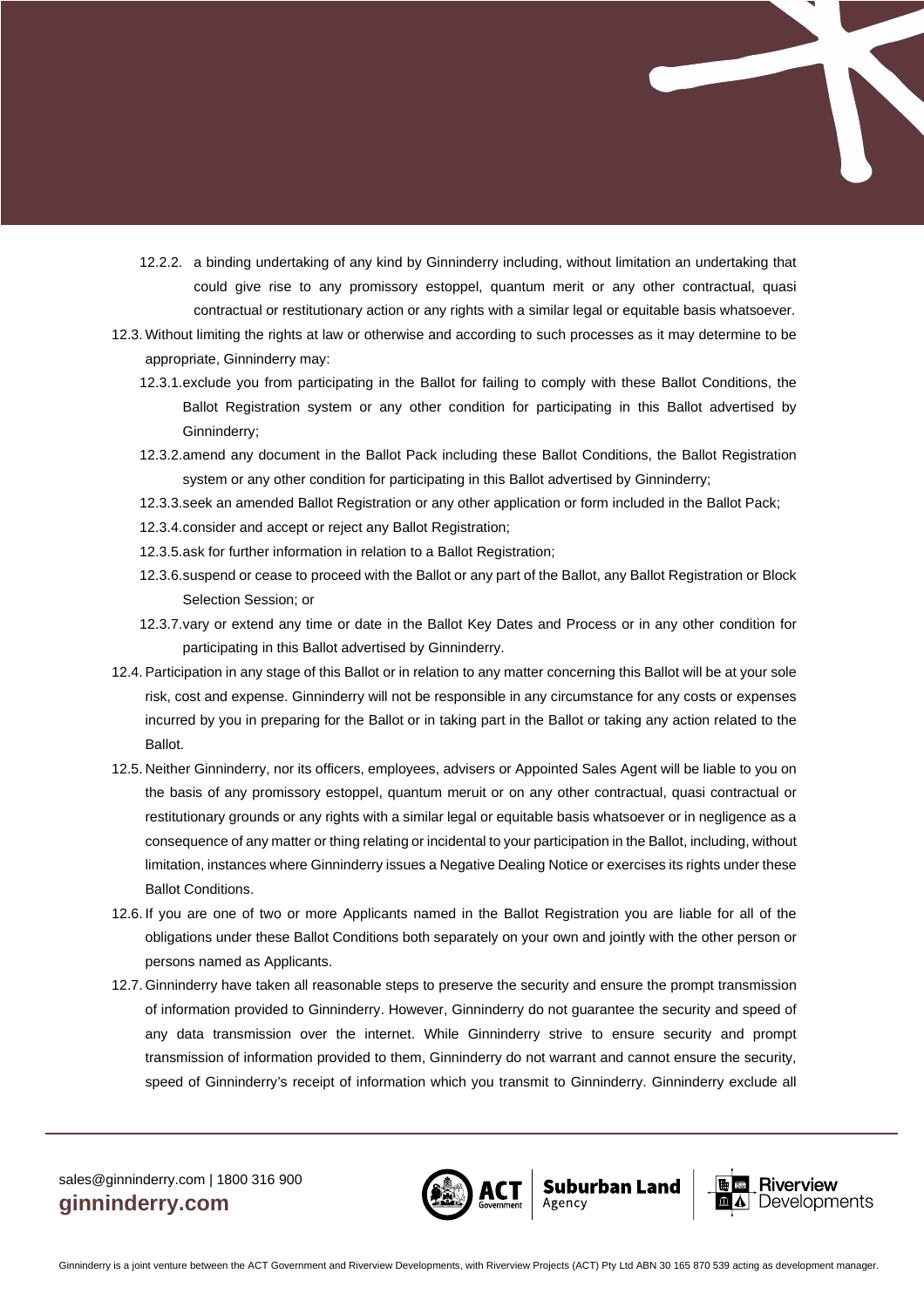liability to you for any costs, expenses, losses and damages suffered or incurred by you in connection with your use of Ginninderry or a related project website, whether that liability arises in contract notwithstanding any other provision in these Ballot Conditions, tort (including by Ginninderry or its servants, employees, contractors or agents negligence) or under statute.

- 12.8.By applying for this Ballot you:
	- 12.8.1.acknowledge and accept Ginninderry's privacy policy (available on Ginninderry website at [www.ginninderry.com\)](http://www.ginninderry.com/);
	- 12.8.2.acknowledge and accept that Ginninderry may provide the ACT Revenue Office with information relating to the sale of Block including details of First Grant Contracts that have been exchanged and personal details of buyers as defined in the schedule of the First Grant Contracts. This information is provided for various purposes including allowing the ACT Revenue Office to determine outstanding duty to be paid; and
	- 12.8.3.consent to Ginninderry disclosing your personal information to other ACT and Commonwealth Government agencies in accordance with the *Information Privacy Act 2014* (ACT).

#### **13.DEFINED TERMS**

Capitalised terms in these Ballot Conditions have the following meanings:

**Agent** has the meaning specified in section 9.1 of these Ballot Conditions;

**Applicant** means the natural person and/or corporation specified as such in the Ballot Registration;

**Appointed Sales Agent** means a real estate agent appointed by Ginninderry to sell Land on behalf of Ginninderry as specified in the Key Dates and Process;

**Ballot** means the Ballot for the Land described in the Ballot Key Dates and Process;

**Ballot Registration** means the application for this Ballot available at www.ginninderry.com;

**Ballot Conditions** means this document including conditions for participation in this Ballot Event;

**Ballot Event** means the Ballot event specified in the Ballot Key Dates and Process;

**Ballot Registration Code** means the number allocated to an Applicant following submission of a Ballot Registration;

**Ballot Key Dates and Process** means the document described as such for the Ballot included in your Ballot Pack; **Ballot Pack** means the pack of documentation applicable to the Ballot for Land comprising the following documents:

- a. Ballot Conditions;
- b. Ballot Key Dates and Process;
- c. Buyer Appointment of Agent Form;
- d. Specimen First Grant Contract;
- e. a copy of the Blocks available and price list; and
- f. any variations to the above documents advertised by Ginninderry.